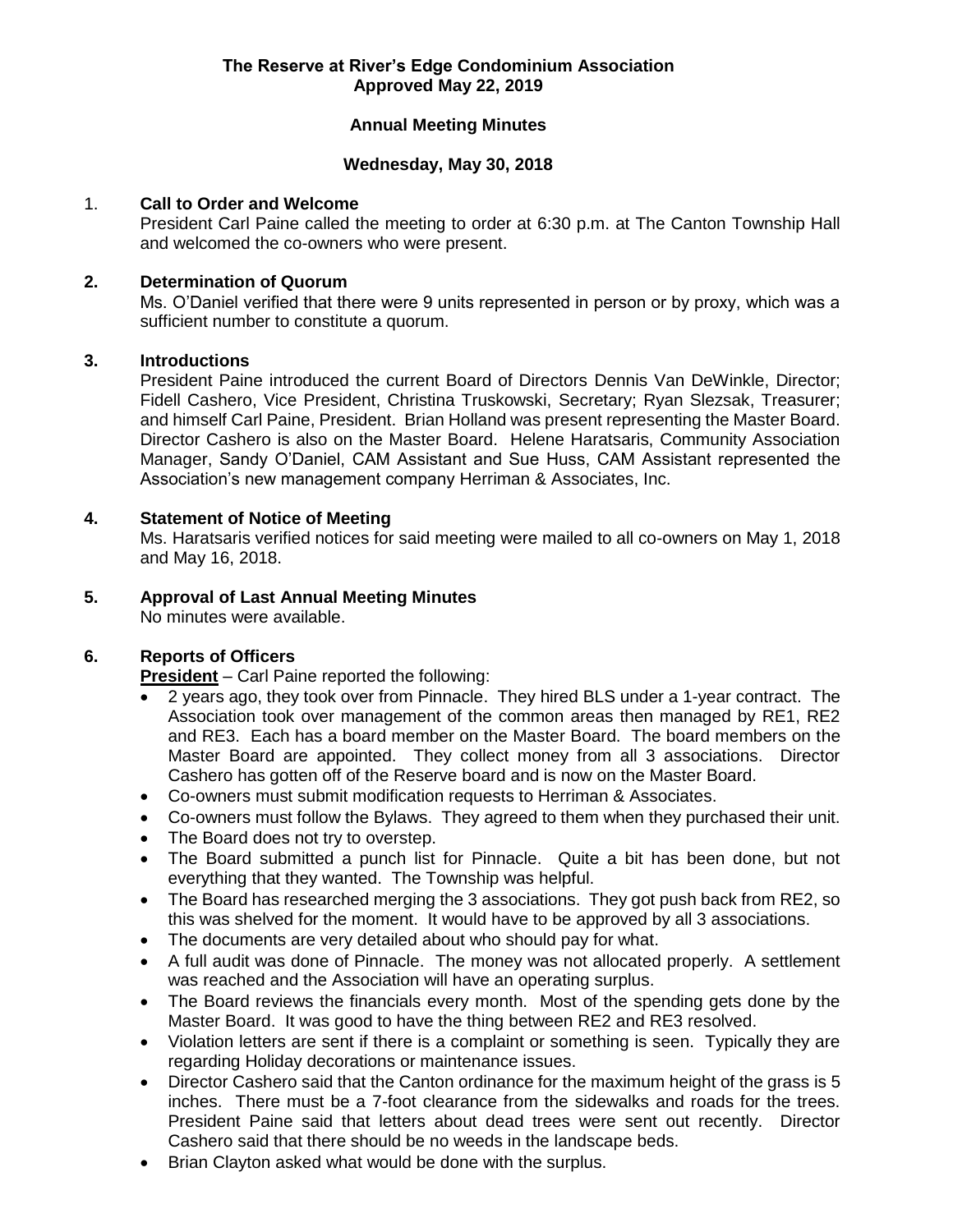The Reserve at River's Edge Condominium Association Annual Meeting Minutes May 30, 2018 – Page 2

> • President Paine said that the buildings are getting cleaned up. The sprinklers are coming on. They are doing fertilization and weed control.

**Master Association** – Brian Holland reported on the following:

- Last year was the first year of proper operation.
- There is a solid maintenance team. The landscaping company is doing a good job for lawn and snow.
- The Board walks around the community.
- They are doing some resodding and the sprinklers have been repaired.
- An arborist is treating the trees. The shrubs are being maintained.
- The entrance and privacy fence have been cleaned up.
- The sprinkler system in RE2 required \$6,000 in repairs. It had not been maintained.
- The sidewalks were leveled.
- There are catch basins that are falling apart.
- Potholes have been patched.
- The sprinklers were not turned on in RE1 and RE2 because they could not determine how much each association should pay. There is only one meter.
- The Association now has a good management company that does what they are asked to do.

Director Cashero reported on the following:

- He said that they have a budget and ideas for signs. They will get examples and let coowners vote on it hopefully by the end of the year. They will landscape around it and have lights.
- They are concentrating on fixing what they have for now and next year they will do a little more.
- The proposed sign is made of manufactured concrete stone and the cost is under \$10,000. The cost will be approximately \$10,000 for the sign, lights and landscaping.
- They are going to get a little library in front in Hauk Park.
- There are new speed 15mph speed limit signs.
- Crack repair will be done on the roads.
- The ponds are being treated, they are cutting the grass and the trees look good.
- People should pick up their dog waste and bring it home for disposal.
- A co-owner asked if they were going to do anything about grass by the mailboxes. Right now it is all dirt. Director Cashero said that they will be doing a group walk.
- Brian Holland said that the Reserve Study is done. The Reserve Study shows how much they should be putting away for the aging roads. It helps with budgeting. The goal is to fix everything, get the sign and make sure they put money away.
- Director Cashero said that at some point, they hope to have information on the website.
- Brian Holland said that they will try to fix the grass if money is left over.
- Director Cashero said that they hope to have the sign in by September. They may put the sign information on Facebook. They will have a vote and the majority wins.
- One co-owner said that he would like to see folding chairs off of front porches.
- There was discussion about buildings up front and new construction nearby.

# **7. Appointment of Inspectors of Election**

Deferred until it was determined if they were needed.

# **8. Election**

President Paine said that Directors Truskowski and Van DeWinkle will remain on the Board. The new Board will work with the Master. RE3 gives recommendations to the Master Board. The duties of the Board are to review modification requests. They go first to Herriman & Associates and then are reviewed by the Board. They send notices of delinquencies. They